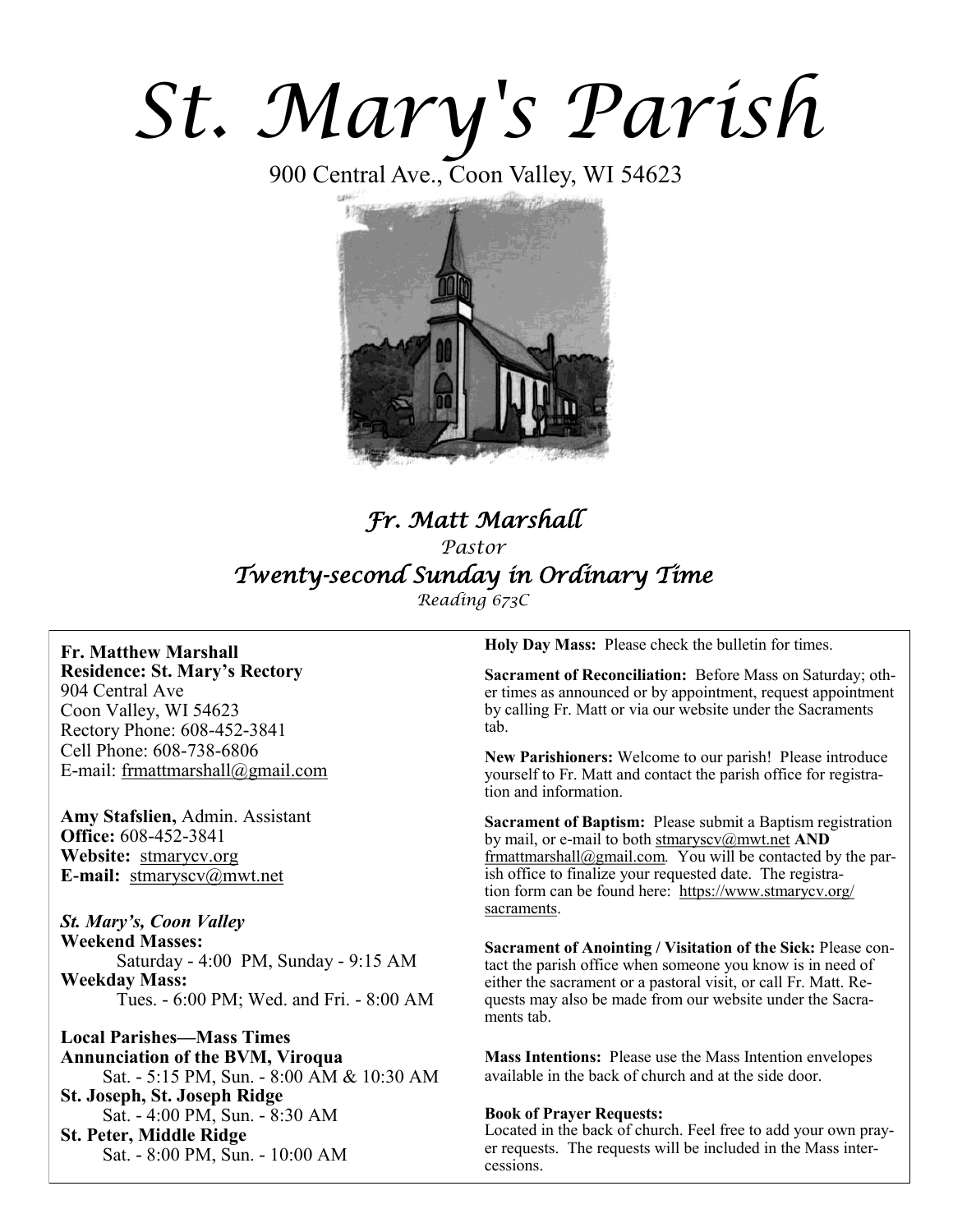**—————————————————————————–—————–--—————————————–—**

### **SUNDAY, SEPTEMBER 1, 2019**

- 1) Sirach 3:17-18, 20, 28-29
- 2) Hebrews 12:18-19, 22-24a
- 3) Luke 14:1, 7-14

FOCUS: Everyone who humbles himself will be exalted.

Baptism is our invitation to the eternal banquet of the kingdom. But like all invitations, it comes with an RSVP. Our response is found in the way we live our lives, in our gratitude for all that God has done, in our desire to serve God by serving others, and in our life of prayer and worship.

### LITURGY OF THE WORD

Sirach describes humility as the hallmark of those who *find favor with God*. The Letter to the Hebrews reminds the community that Jesus is *the mediator of a new covenant.* In the Gospel, Jesus uses a parable to convey the importance of humility for his disciples.



| <b>Upcoming Events/Calendar</b> |                                     |                                                                               |  |  |
|---------------------------------|-------------------------------------|-------------------------------------------------------------------------------|--|--|
| Sept. 6                         | A fter<br>Mass                      | <b>First Friday Adoration</b>                                                 |  |  |
| Sept. 7                         | A fter<br>$\overline{4}$<br>PM Mass | Religious Education Student, Par-<br>ent and Catechist Meeting                |  |  |
| Sept. 8                         | 9:15 AM<br><b>Mass</b>              | Visiting priest, Fr. Matt covering<br>for the pastor of the Hmong par-<br>ish |  |  |
| Sept. $10$                      | 7:00 PM                             | <b>PCCW</b> Meeting                                                           |  |  |
| Sept. $15$                      | 9:15 AM<br>Mass                     | Visiting priest, Fr. Matt covering<br>for the pastor of the Hmong par-<br>ish |  |  |
| Sept. 22                        | After<br>Mass                       | <b>First Religious Education Class</b><br>for the School Year                 |  |  |
| Oct. 13                         |                                     | Our Annual <i>Pancake Breakfast</i>                                           |  |  |

| Giving Last Week      |  | Week 33                         | 8/25/2019   |
|-----------------------|--|---------------------------------|-------------|
| Adult Envelopes       |  | \$1,084.00 Needed Weekly        | \$1,400.00  |
| Offertory             |  | \$145.00 Received This Week     | \$1,229.00  |
| <b>Total</b>          |  | \$1,229,00 Running total Needed | \$47,600.00 |
| 32 of 115 Sunday env. |  | <b>Running total Received</b>   | \$52,643.51 |

### Mass Intentions

We have the following dates available for the next few months: Sept 10, 11, 18, & 27**.**  Oct 1, 11, 15, 16, 18, 22, 29 & 30

Please use the *Mass Intention Envelopes* located in the back and by the side door to request a Mass. Thank you.

| Aug. 31 | 4:00 PM | †Joan Jahimiak                        |
|---------|---------|---------------------------------------|
| Sep. 1  | 9:15 AM | †William, Frank and Dennis<br>LeJeune |
| Sep. 3  | 6:00 PM | Our Parish Family                     |
| Sep. 4  | 8:00 AM | Our Parish Family                     |
| Sep. 6  | 8:00 AM | †Alex and Rose Roskos                 |
| Sep. 7  | 4:00 PM | †Anna Kerska                          |
| Sep. 8  | 9:15 AM | †Gavin Williams                       |

# Next Week in Service

If you are not able to be at the Mass scheduled below, please find a substitute. Thank you .

|                            | Sat., Sep. 7<br>$4:00 P\overline{M}$ | Sun., Sep. 8<br>$9:15 \overline{\text{AM}}$ |  |  |
|----------------------------|--------------------------------------|---------------------------------------------|--|--|
| Servers:                   | <b>VOLUNTEERS</b>                    | <b>VOLUNTEERS</b>                           |  |  |
| Reader $(s)$ :             | Nancy Peters                         | Carol Roesler                               |  |  |
| Communion<br>Minister (s): | Mary Humfeld                         | John Roesler                                |  |  |
| Ushers:                    | Joe Roesler and<br><b>Volunteers</b> | Jim Fleming and<br>Volunteer                |  |  |
| Money<br>Counters:         | Randy Baranczyk and Leo Nickelotti   |                                             |  |  |

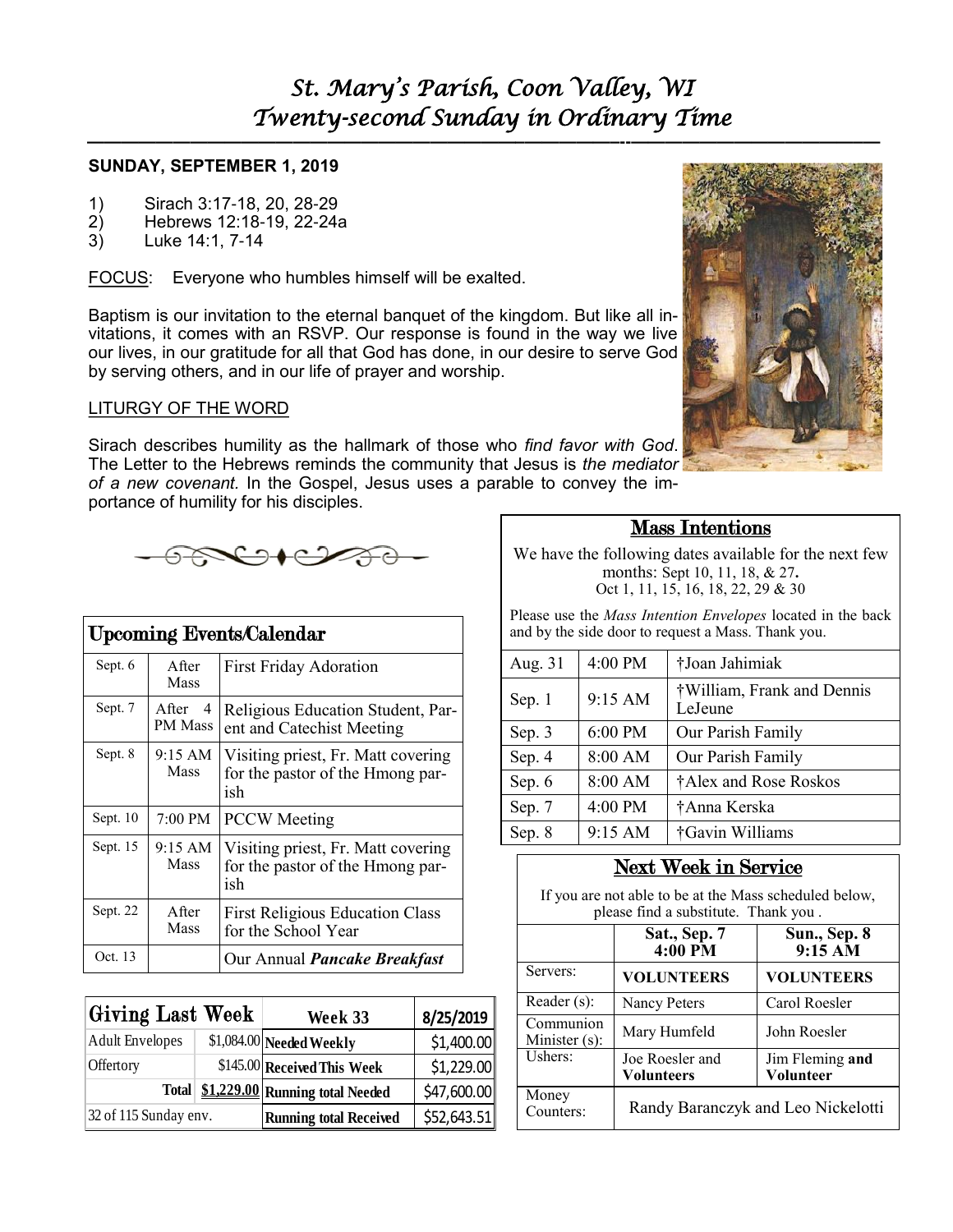# Parish Announcements

### **Our Pancake Breakfast set for October 13th!**

As we have for the last several years, we are taking up a collection to support our Breakfast. Envelopes are in the back of church for each registered family, pick yours up today. Thank you for your generosity.

### **Important PCCW Meeting**

There will be a PCCW (St. Mary's Ladies Club) meeting on Tuesday, September 10 at 7:00pm in the church basement. All ladies of the parish are encouraged to attend as we will be planning for the fall parish pancake breakfast.

### **Religious Education Registration Now Open**

It's that time again! Registration Forms have been mailed to registered households with school age children. Parents, students, and catechists, please mark your calendars. We will have a meeting **Saturday, September 7th following the 4**  PM Mass. First day of class is Sunday, September 22nd Aquinas High School, Call (608) 784-0707 for more information. following the 9:15 AM Mass.

IF YOU ARE NEW to the parish or not a registered family and would like your child(ren) to attend our Religious Education program there are blank forms in the back of church or visit our website: [www.stmaryscv.org/religious-education](http://www.stmaryscv.org/religious-education)

### **New Money Counter Schedule**

Schedules for September through December are now complete. A copy has either been emailed to you or is available for pickup in the back of church. The schedule is also posted on the website.

# Diocesan/Local Announcements

### **Growing in your relationship with Jesus Christ**

A good way to grow in your relationship with Jesus is to read and ponder who Jesus is and what He has done for us. Reading through the *Catechism of the Catholic Church*, 15 minutes per day, 5 days a week is a great way to do this. Those who sign up will receive an email with the schedule for the upcoming two weeks. We begin Monday, Sept.  $16<sup>th</sup>$  and end mid-June with a week off for Thanksgiving and two weeks off for Christmas. If you are interested, send an email to Ann Lankford, Director for Catechesis and Evangelization at [alankford@diolc.org](mailto:alankford@diolc.org) with "Reading the Catechism" in the subject line. Every year, over 100 people participate.

### **Shrine of Our Lady of Guadalupe is Hiring**

Know of someone who would like to work in one of the most beautiful places around, where we celebrate Mass every day, and the joy of greeting pilgrims is incredibly rewarding? Then let them know we're hiring at the Shrine of Our Lady of Guadalupe! We're currently hiring for several positions, both full and part-time, including: [Director of Development,](https://www.guadalupeshrine.org/wp-content/uploads/2019/06/DIRECTOR-OF-DEVELOPMENT_FINAL.pdf) [Director of Volunteers,](https://www.guadalupeshrine.org/wp-content/uploads/2019/07/Position-Description-Director-of-Volunteers.pdf) [Director of Building and Grounds,](https://www.guadalupeshrine.org/wp-content/uploads/2019/07/Position-Description-Director-of-Buildings-and-Grounds-2019-Final.pdf) and [Data Entry Clerk](https://www.guadalupeshrine.org/wp-content/uploads/2019/07/Job-Description-Data-Entry-Clerk.pdf)

Visit their website at: [https://www.guadalupeshrine.org/about/](https://www.guadalupeshrine.org/about/employment) [employment](https://www.guadalupeshrine.org/about/employment)

### **Sept. 6~42nd Aquinas Fest**

The 42nd Aquinas Fest will be September 6. Join us for the Aquinas Fest Block Party: Time: 3:00 PM - 7:00 PM, Site: Aquinas High/Middle School Cameron Street & Parking Lot, Features: Kory Keppel's Pig Roast | Inflatables | Kids Games | Cornhole Caricatures | Bakalars' Brats & Hot Dogs | Refreshments, Beer Garden (21+) | Music by Ryan Sauter | Football Team Sendoff | Introduction of Athletic Wall of Fame Honorees. Everybody is invited to this event! Feel free to bring your friends. For more information, please visit aquinascatholicschools.org.

### **Sept. 6~Aquinas Fest Raffle**

A great way to support the Aquinas Catholic Schools Foundation. Grand Prize: \$15,000 MSRP Discount at Clason Buick GMC OR \$10,000 CASH, 2nd Prize: \$1,000 Cash, 3rd Prize: \$500 Cash, 4th-6th Prize: \$100 Cash. Ticket Prices: \$5 per ticket, \$50 per booklet of 12 tickets, \$100 "Super Blugold Ticket" worth 30 tickets. **Drawing Date: Friday, September 6, 2019.** Place of Drawing: UW-La Crosse Veterans Memorial Stadium. Time of Drawing: Halftime of 7:00 pm Football Game. Need not be present to win Tickets available at the Aquinas Foundation Office, 2nd Floor

### **Sept. 7~First Saturday Devotions**

Please plan to join in observing the First Saturday Devotions, as Our Lady requested at Fatima, to obtain peace for the world. On Saturday, September 7, 2019, at the Shrine of Our Lady of Guadalupe in La Crosse, a meditation on one of the mysteries of the Holy Rosary will be given by one of the Friars of the Immaculate. The talk will begin at 10:00 a.m. in the Shrine Church, followed by the Holy Rosary at 10:30 a.m. and the Holy Sacrifice of the Mass at 11:00 a.m. Confession will be available from 10:30 a.m. to 11:00 a.m. and also following the 11:00 a.m. Mass.

**Sept. 8~Monthly Faith Formation: Be a part of the New Evangelization by learning, understanding and living the Catholic Faith.** A facilitated Baltimore Catechism Study Group is starting at the beautiful Shrine of Our Lady of Guadalupe. The weekly study group will meet every Sunday following the 9:30 Traditional Latin Mass in the Shrine Crypt, from 11:30 a.m. to 12:15 p.m., starting Sunday, September 8, 2019 (Feast of the Nativity of the Blessed Virgin Mary). **The course is free, but registration is required**. Please call the Marian Catechist Office 608-782-0011 to register or for more information.

### **Sep. 9~Good Grief: Healing While Grieving**

A facilitated support group for people experiencing the pain of loss. At Franciscan Healthcare, 700 West Ave. So, Hospital Building, Lang Conference Rm, 1st Floor. Alternating Mondays, from 5:30 to 6:30 PM. Topic **Sept. 9** is "Anamnesis: Rituals of Remember-ing." For info call 608-785-0940, ext: 22218

### **Sept. 9~US Bishops Call for Annual Day of Prayer for Peace and an end to Racism**

Bishop George V. Murry, SJ, of the Diocese of Youngstown, Ohio, Chairman of the U.S. Bishops' Ad Hoc Committee Against Racism, has called for an annual Day of Prayer for Peace in Our Communities on September 9, the Feast of St. Peter Claver. He wrote, "St. Peter Claver is a model for us in understanding that hard work and perseverance is required to combat the sin of racism and build community; we must begin and end this effort in prayer together, even as we seek to act in concrete ways."